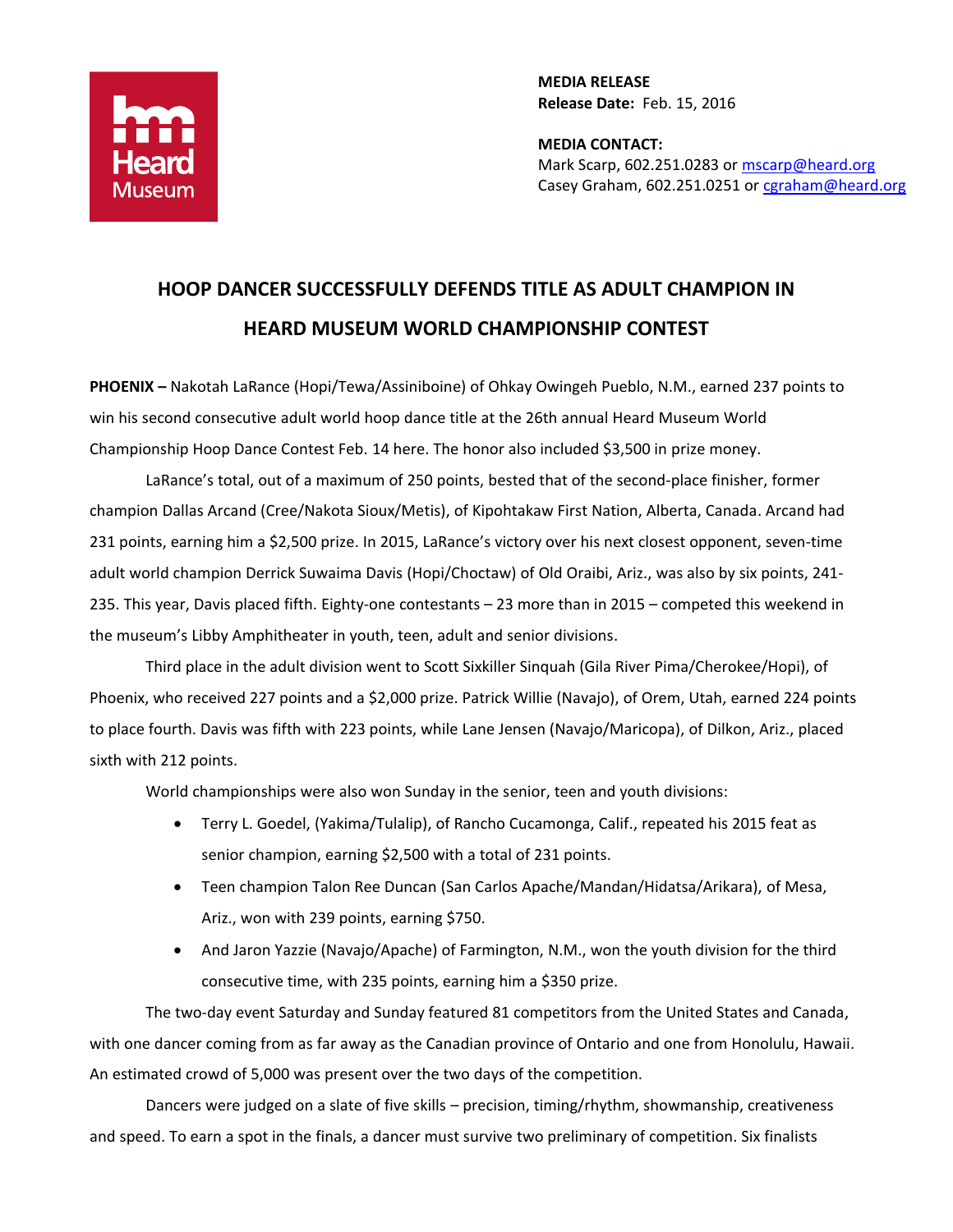## **Page 2 – 2016 Heard Museum World Championship Hoop Dance Contest Results**

compete in the adult division's final round while three each compete in the others. A "tiny tots" division for

dancers age 6 and younger is not scored; it drew 11 participants.

26 th ANNUAL HEARD MUSEUM WORLD CHAMPIONSHIP HOOP DANCE CONTEST FINAL RESULTS, 2016

## **Adult Division**

**World Adult Champion —** Nakotah LaRance (Hopi/Tewa), 26, Ohkay Ohwingeh, N.M., with 237 points, \$3,500

**2nd Place —** Dallas Arcand (Cree/Nakota Sioux/Metis), Kipohtakaw First Nation, Alberta, Canada, 231 points, \$2,500

**3rd Place —** Scott Sixkiller Sinquah, (Gila River Pima/Cherokee/Hopi), Phoenix, Ariz., 227 points, \$2,000 **4th Place —** Patrick Willie (Navajo), Orem, Utah, 224 points, \$1,500

**5th Place —** Derrick Suwaima Davis (Hopi), Old Oraibi, Ariz., 223 points, \$1,000

**6th Place —** Lane Jensen (Navajo/Maricopa), Dilkon, Ariz., 212 points, \$750

## **Senior Division**

**World Senior Champion —** Terry L. Goedel (Yakama/Tulalip), Rancho Cucamonga, Calif., 234 points, \$2,500 **2nd Place —** Brian Hammill (HoChunk), Phoenix, Ariz., 227 points, \$2,000 **3rd Place —** Moontee Sinquah (Hopi/Tewa/Choctaw), Second Mesa, Ariz., 208 points, \$1,500

#### **Teen Division**

**World Teen Champion —** Talon Ree Duncan (San Carlos Apache/Mandan/Hidatsa/Arikara), Mesa, Ariz., 230 points, \$750

**2nd Place —** Tyrese Jensen (Navajo/Pima-Maricopa), Mesa, Ariz., 226 points, \$500

**3rd Place —** Josiah Enrique (Pueblo of Pojoaque), Santa Fe, N.M., 219 points, \$350

## **Youth Division**

**World Youth Champion —** Jaron Yazzie (Navajo/Apache), Farmington, N.M., 235 points, \$350 **2nd Place —** Kailayne Jensen (Navajo/Maricopa), Mesa, Ariz., 227 points, \$200 **3rd Place —** Rylee Sandberg (Norway House Cree Nation), Winnepeg, Manitoba, Canada, 198 points, \$150

High-resolution photos of the competition are available. Contact Mark Scarp, [mscarp@heard.org,](mailto:mscarp@heard.org) 602.251.0283, or Casey Graham, [cgraham@heard.org,](mailto:cgraham@heard.org) 602.251.0251.

-30-

Heard Museum – American Indian Art and History 2301 North Central Ave., Phoenix, Ariz. 85004-1323 602.252.8840 or visit [heard.org](http://heard.org/) *Join us!* [facebook.com/heardmuseum](https://www.facebook.com/HeardMuseum) [twitter.com/heardmuseum](https://twitter.com/heardmuseum) [youtube.com/heardmuseum](http://www.youtube.com/heardmuseum) [pinterest.com/heardmuseum](http://www.pinterest.com/heardmuseum/)